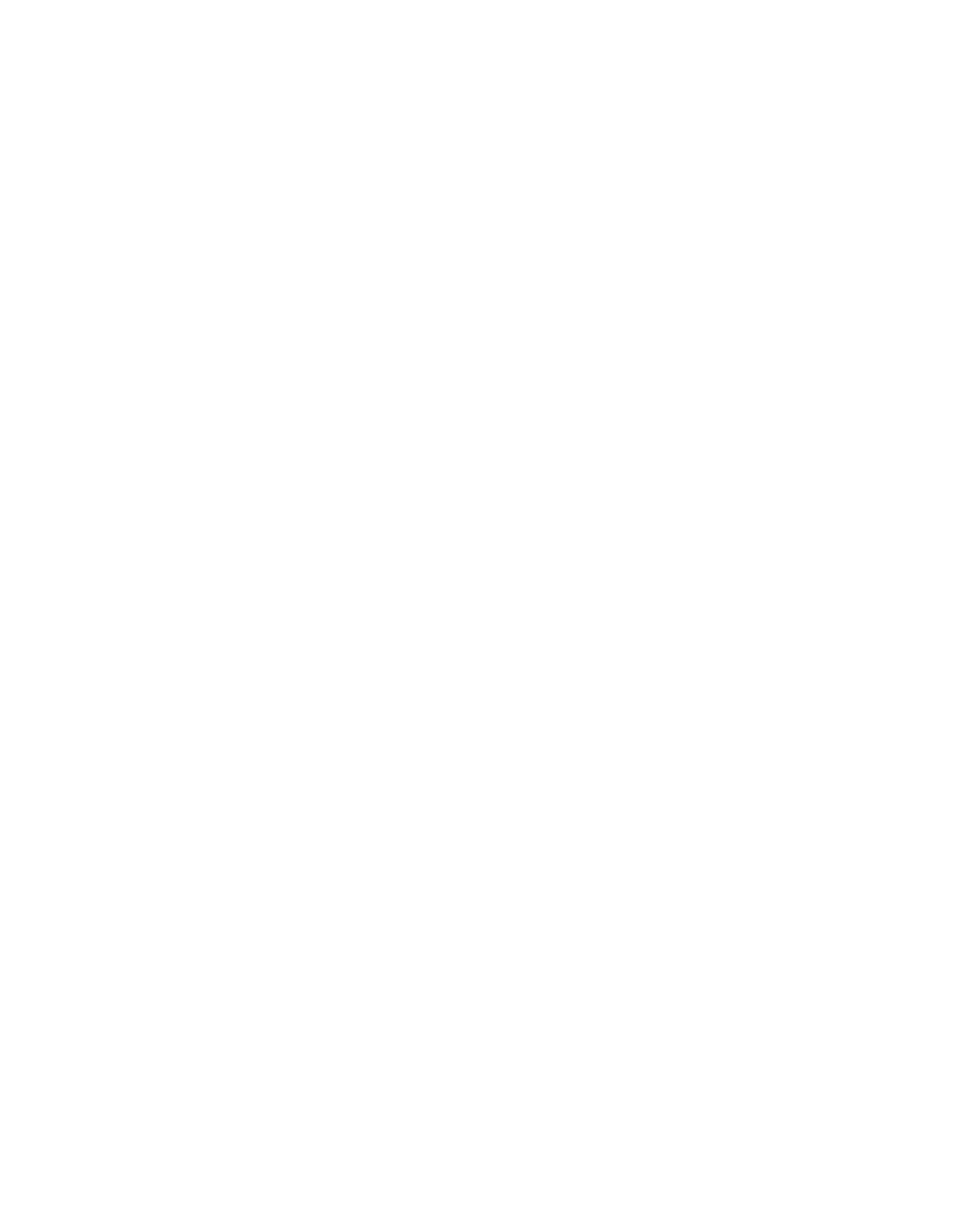# OFFICE OF THE ATTORNEY GENERAL LAW CLERK PROGRAM

# **Mission**

The Law Clerk Program strives to introduce qualified law students from around the country to the rewarding and diverse legal work of the Office of the Attorney General of Texas.

# **The Agency**

The Attorney General is the lawyer for the state of Texas and is charged by the Texas Constitution to defend the laws and the Constitution of the state of Texas; represent the state in litigation; and approve public bond issues. To fulfill these responsibilities, the Office of the Attorney General (OAG) serves as legal counsel to all boards and agencies of the state government; issues legal opinions when requested by the governor, heads of state agencies, and other officials and agencies as provided by Texas statutes; sits as an ex-officio member of state committees and commissions; and defends challenges to state laws and suits against both state agencies and individual employees of the state.

The OAG has taken on numerous other roles throughout the years. In addition to its constitutionally prescribed duties, the OAG files civil suits upon referral by other state agencies. In some circumstances, the Attorney General has original jurisdiction to prosecute violations of the law, but in most cases, criminal prosecutions by the attorney general are initiated only upon the request of a local prosecutor. Although the Attorney General is prohibited from offering legal advice or representing private individuals, the Attorney General serves and protects the rights of all citizens of Texas through the activities of the various divisions of the agency. Actions that benefit all citizens of Texas include enforcement of health, safety, and consumer regulations; educational outreach programs; and protection of the rights of the elderly and disabled. The Attorney General is also charged with the collection of court-ordered child support and the administration of the Compensation to Victims of Crime Fund.

# **Law Clerk Program**

The OAG welcomes applications from qualified students from any accredited law school in the country. OAG law clerks work with agency attorneys; conduct legal research; and draft pleadings, memoranda, and/ or briefs. OAG law clerks may also assist in developing discovery, interviewing witnesses, conferencing with other state agency representatives, and attending hearings or trials.

Law students selected for the OAG Law Clerk Program should expect a competitive application and interview process, including a review of law school performance, and evaluation of research and writing skills. Applicants must also pass a criminal background check. All law clerks must comply with agency policies and procedures during their clerkships.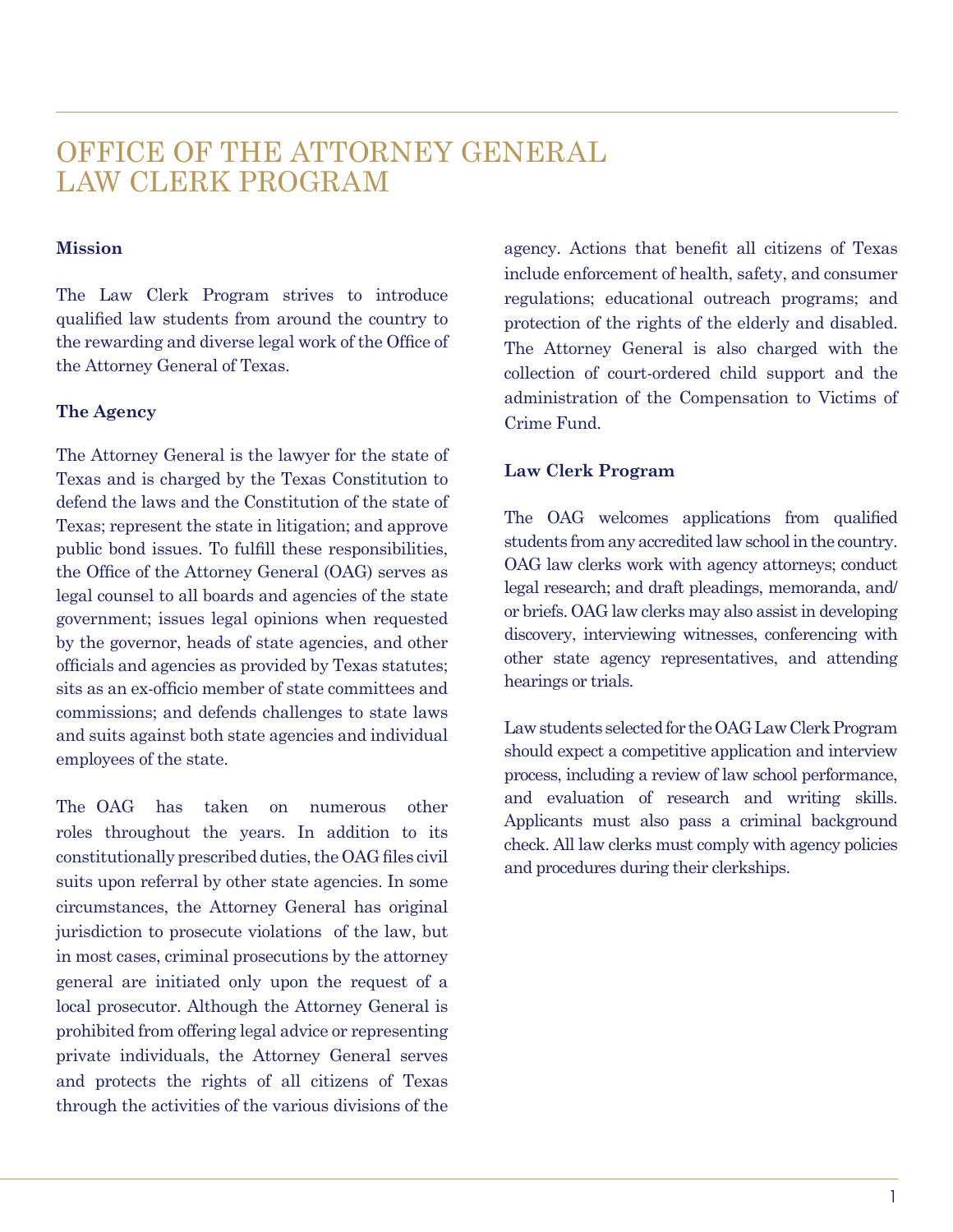# **THE OAG OFFERS SEVERAL TYPES OF POSITIONS**

#### **Law Clerk**

First-year and second-year law students are eligible to apply for fall, spring, and summer unpaid clerkships. Second-year law students may apply during fall on-campus interviews at Texas law schools or via the online application available on the OAG website. First-year law students are eligible to apply after they have completed one semester of law school. Summer law clerks can complete six to 12-week terms between May and September. Fall and spring clerkships with the OAG tend to follow law school semesters. Depending on law school requirements, law clerks may receive credit or extern requirement fulfillment for their clerkships, which may be in Austin or any of the regional offices of the agency. Accepted second-year law students receive offers after the fall semester interviews, and accepted first-year law students receive offers during the spring semester.

# **Intern**

Students enrolled in paralegal studies and undergraduate pre-law programs are eligible for unpaid internships. Interns receive course credit or exposure to working in a legal environment. Most internships are available during the fall and spring semesters, but summer internships may also be available. Internships are available in Austin or any of the regional offices of the agency.

#### **Volunteer Lawyer**

The OAG welcomes law school graduates to the agency as volunteer lawyers who are completing sponsored fellowships. These positions are located in Austin or any of the regional offices of the agency but only during the fall and spring semesters.

# **THE OAG DIVISIONS**

#### **Administrative Law Division**

The Administrative Law Division represents the state of Texas and its agencies in matters pertaining to administrative law in state and federal courts and in administrative proceedings. The division prosecutes and defends cases involving a wide variety of matters, including occupational licensing, child care, health care, education, workers' compensation, and public employee retirement matters.

The division's legal work can be broadly categorized into four areas: enforcement litigation, agency defense litigation, legal counsel, and other legal proceedings. The division provides general counsel support to state agencies, many of which do not have in-house counsel. Attorneys routinely provide advice to these agencies and their governing boards on a broad range of topics, including the Administrative Procedure Act, the Open Meetings Act, the Public Information Act, rulemaking, contracting, employment, pre-litigation, and statutory construction and interpretation. The division also includes a section devoted solely to litigation support for the Open Records Division of the Office of the Attorney General and a section that represents state agencies as consumers in utility rate proceedings.

The division presents conferences on government law and liability for board members and agency administrators. The division also assists in publishing the Administrative Law Handbook.

# **Antitrust Division**

The Attorney General is charged with investigating and prosecuting violations of the Texas Free Enterprise and Antitrust Act and of the federal antitrust statutes, which prohibit anticompetitive conduct. If antitrust violations are detected, the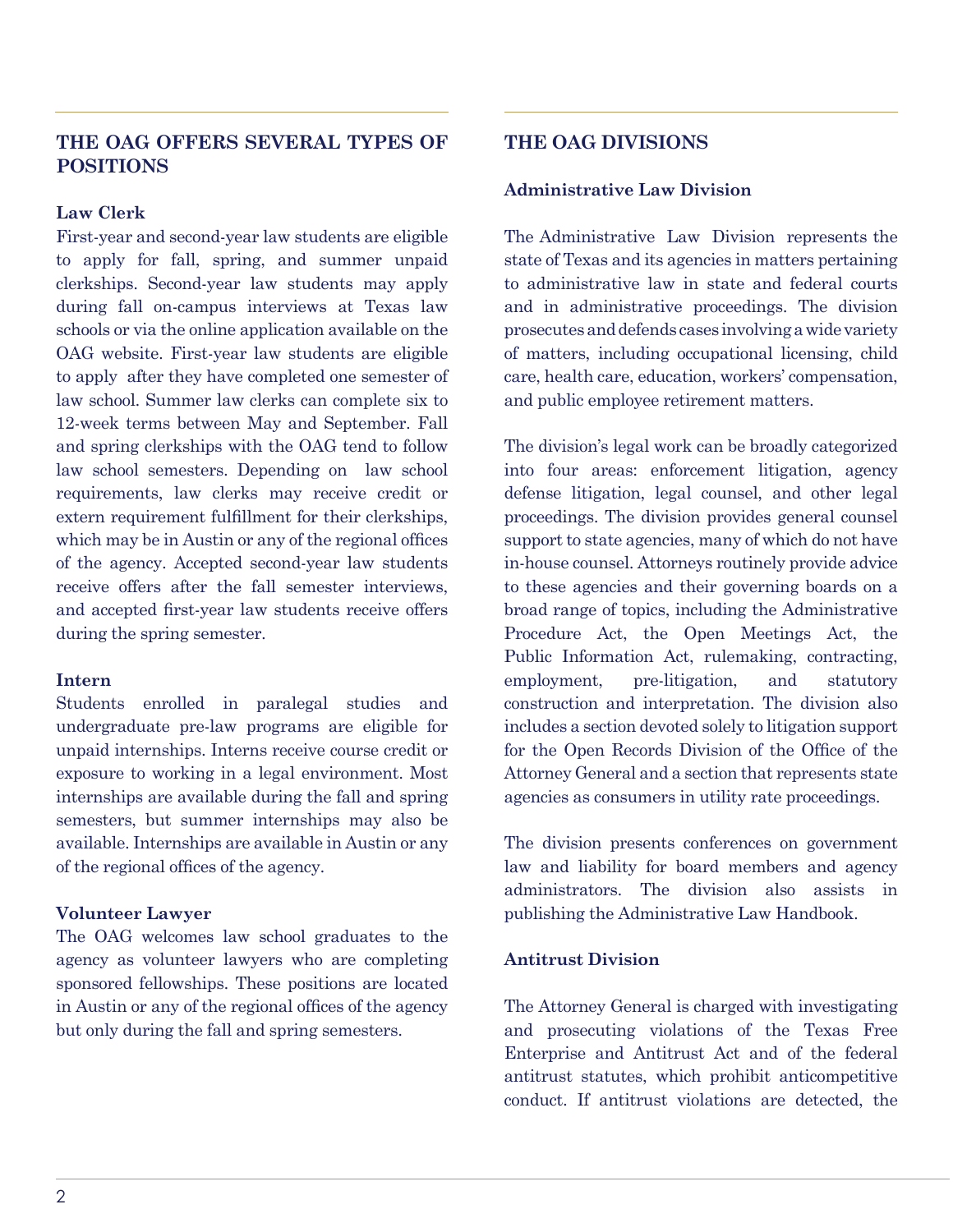Antitrust Division can file suit in federal or state court. The Antitrust Division represents the state as well as state agencies and other political subdivisions in these legal actions, and although the Attorney General cannot represent individual consumers directly, many settlements provide restitution for individual consumers.

Conduct that may be investigated by the Antitrust Division includes behavior by monopolist and antitrust conspiracies, such as price fixing, bidrigging and territorial or customer allocation to reduce competitiveness in a free and open market. In addition, the division conducts merger reviews to determine if a proposed combination will substantially lessen competition. Investigations can be local, regional, or national in scope and are often joint investigations with either the Federal Trade Commission, the U.S. Department of Justice, and/or one or more other state attorneys general.

#### **Bankruptcy and Collections Division**

The Bankruptcy and Collections Division is the centralized collection unit for the state, charged with the responsibility to recover all debts, judgments, taxes, fees, fines, penalties, loans, and other obligations. The Collection Section uses investigators to locate and identify parties responsible for the debt, and its attorneys pursue collection in state court. The Bankruptcy Section represents state agencies in federal court around the country to protect the state's monetary and regulatory concerns in bankruptcy cases. The major state client agencies it represents include: the Comptroller of Public Accounts, the Texas Workforce Commission, the Texas Higher Education Coordinating Board, the Texas Commission on Environmental Quality, the General Land Office, the Texas Railroad Commission, the Texas Parks & Wildlife Department, the Texas Health and Human Services Commission, the Texas Department of Licensing and Regulation, and the Texas Ethics Commission. The Student Loan Section is responsible for pursuing collection of student loans originated by the Texas Higher Education Coordinating Board when the borrower or co-signor is in default.

# **Child Support Division**

The Child Support Division is the largest division within the OAG and has over 70 field and regional offices around the state to serve the public. In accordance with state and federal law, the OAG is responsible for the establishment and enforcement of child support. The OAG represents the state and cannot represent individuals involved in child support claims. The agency's Child Support Division has a responsibility to assist parents in obtaining the financial support necessary for children to grow up and succeed in life. To encourage parental responsibility, the Attorney General establishes paternity of children, establishes court orders for financial and medical support, and vigorously enforces support orders. The Attorney General promotes the emotional involvement of both parents in the life of the child by working with community groups, schools, and hospitals. Because of its size, the Child Support Division operates its own law clerk, intern, and volunteer attorney program. Interested law students may contact the Child Support Division at CSD Law Clerk Program, Office of the Attorney General, Child Support Division, P.O. Box 12017 Austin, TX 78711-2017.

### **Civil Medicaid Fraud Division**

On behalf of the state of Texas, the Civil Medicaid Fraud Division investigates allegations of unlawful acts against the Medicaid program in order to prosecute meritorious claims and recover taxpayer dollars. The division enforces the Texas Medicaid Fraud Prevention Act, which provides the state with civil remedies for specific unlawful acts, such as misrepresentations made to the Texas Medicaid program. Many of the allegations investigated by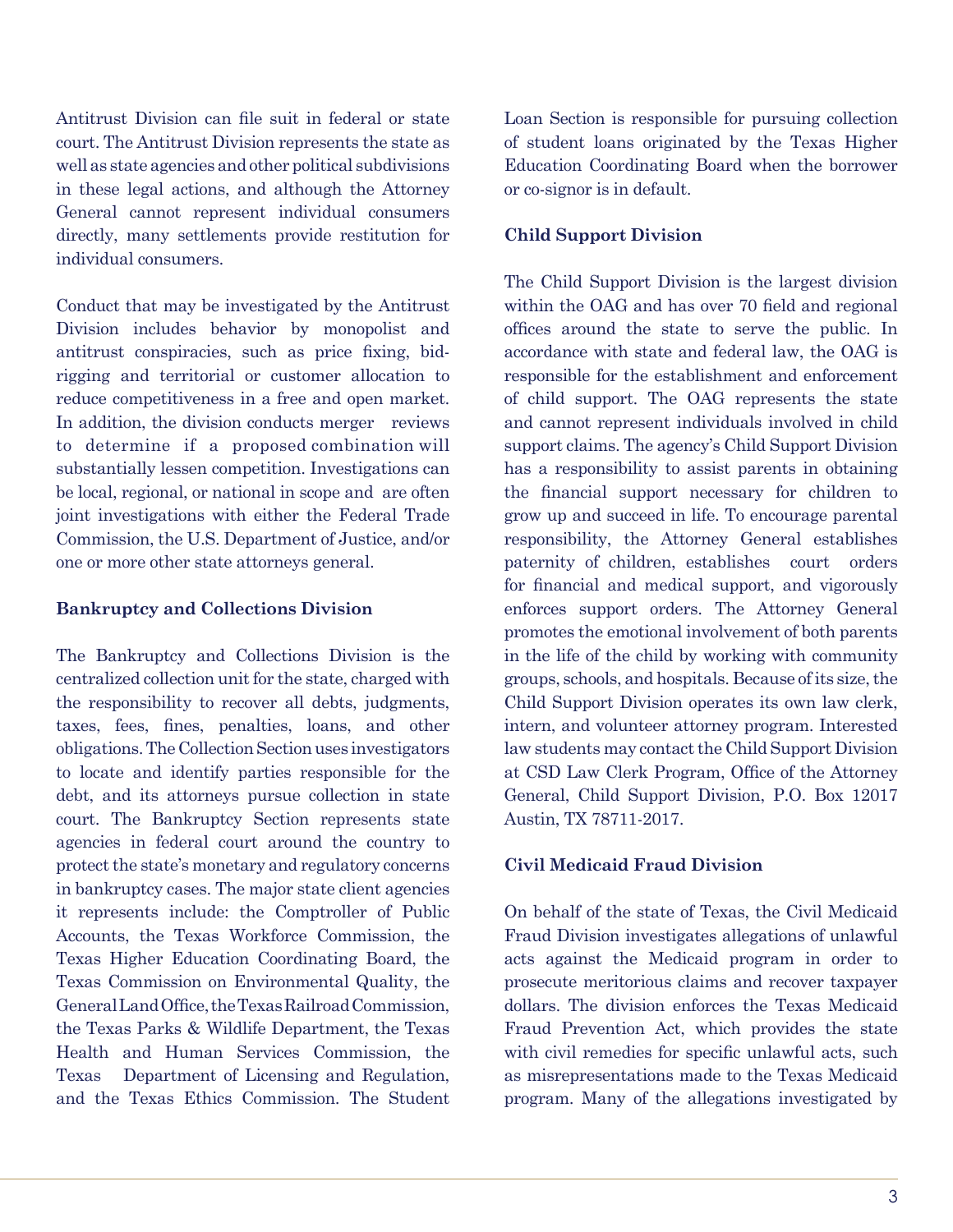the division are brought to light by private persons, whistleblowers or "relators," who file qui tam actions under seal and provide the state an opportunity to intervene. Because the qui tam lawsuits often include similar claims under the Federal False Claims Act, the division works with federal authorities and other states. The Attorney General has statutory authority to self-initiate civil actions under the Texas Medicaid Fraud Prevention Act and may receive referrals from its criminal counterpart in the agency, the Medicaid Fraud Control Unit. In addition, the division may receive referrals from the Texas Health and Human Services Commission.

#### **Consumer Protection Division**

The Consumer Protection Division works to encourage a favorable, level, and fair marketplace for the legitimate business community in Texas and to protect consumers from unfair, illegitimate business practices by filing civil lawsuits under the Deceptive Trade Practices Act and other consumer protection statutes. Although it is widely known for its work in traditional areas of consumer protection litigation — enforcing the laws against false, misleading, or deceptive advertising and marketing practices — the division also takes legal action against nursing homes, assisted living facilities, home health care agencies, and psychiatric facilities that abuse and neglect residents and patients.

The division also handles litigation impacting consumers as referred from other state agencies, such as the Texas Secretary of State, Texas Department of State Health Services, Texas Department of Savings and Mortgage Lending, Texas Department of Licensing and Regulation, Texas Department of Agriculture, and Texas Higher Education Coordinating Board. The division maintains regional offices in Austin, Dallas, El Paso, Houston, Pharr, and San Antonio.

#### **Crime Victim Services Division**

The Crime Victim Services Division provides services and resources to crime victims throughout Texas. The Crime Victims' Compensation Program provides reimbursement for out-of- pocket expenses to eligible victims of violent crime and their families. The Sexual Assault Prevention and Crisis Services Program provides technical assistance to sexual assault programs and certifies sexual assault nurse examiners (SANE). The division also administers the Texas Victim Information and Notification Everyday (VINE) system.

### **Criminal Appeals Division**

The Criminal Appeals Division defends state felony convictions and sentences against constitutional challenges in federal court. The division's attorneys, representing the director of the Correctional Institutions Division of the Texas Department of Criminal Justice (the inmates' custodian), provide briefing and argument to the federal courts that hear these challenges. The division's attorneys and staff also investigate cases, including thorough review of the record from state court proceedings, and conduct evidentiary hearings when warranted in a case. The division's attorneys appear regularly in federal district courts throughout Texas, in the United States Court of Appeals for the Fifth Circuit, and the Supreme Court of the United States. Capital litigation attorneys handle petitions for certiorari review on direct appeal from the Texas Court of Criminal Appeals and federal habeas corpus challenges from the federal district court through the U.S. Supreme Court.

#### **Criminal Prosecutions Division**

The Criminal Prosecutions Division is staffed by prosecutors who practice in both state and federal courts in Texas. These prosecutors handle cases pursuant to the Attorney General's original criminal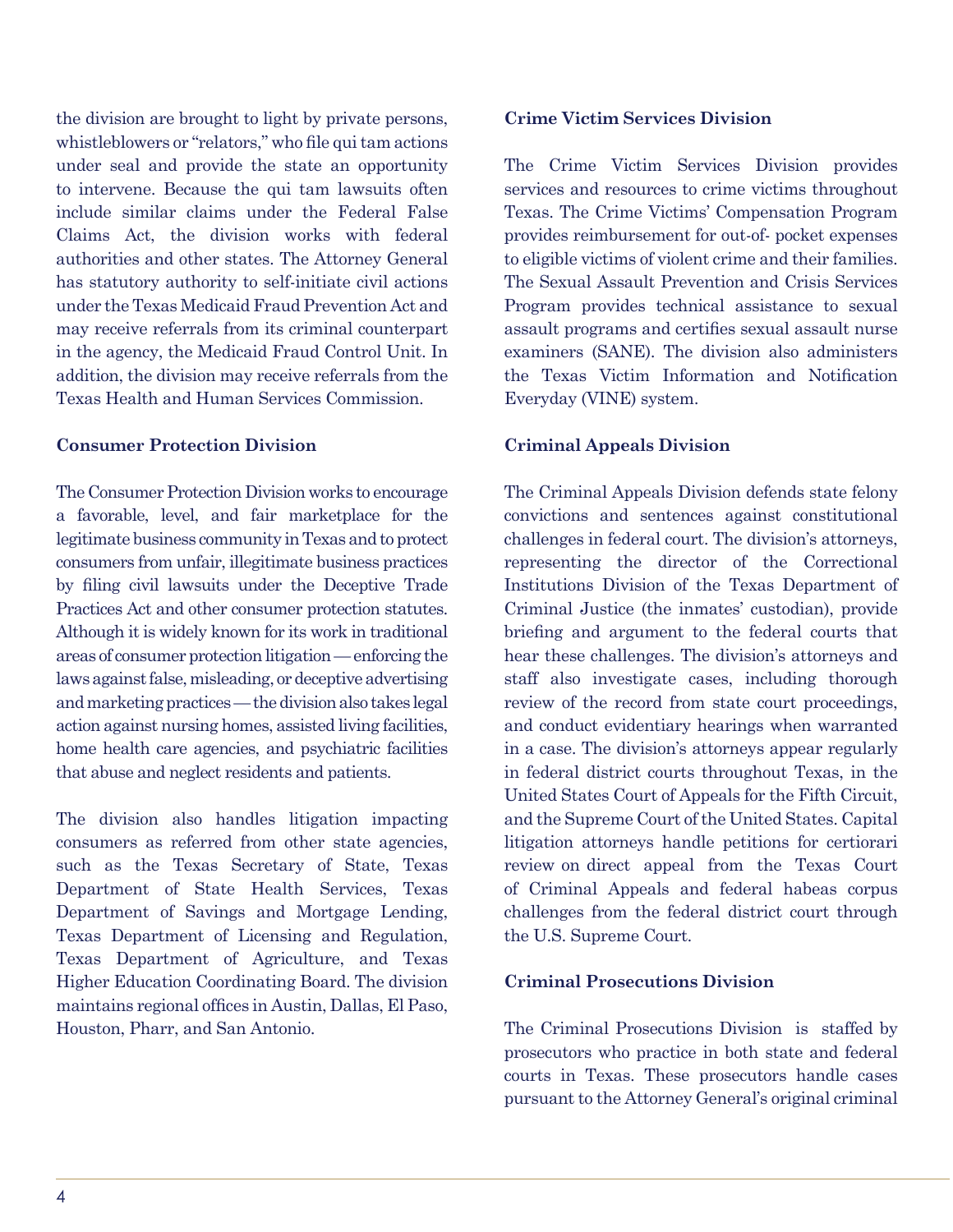jurisdiction, when original jurisdiction is provided by Texas law; pursuant to concurrent criminal jurisdiction with district and county attorneys, when concurrent criminal jurisdiction is provided by Texas law; and pursuant to requests for assistance from local prosecutors and offers of assistance to local prosecutors. The division also works cooperatively with U.S. attorneys in the four federal districts in Texas, and prosecutors in the division appear in federal court as special assistant U.S. attorneys. The division consists of four teams of lawyers and subject matter experts in the areas of violent crime and major offenders, human trafficking, white collar crime and public integrity, and juvenile crime intervention.

#### **Environmental Protection Division**

The Environmental Protection Division (EPD) represents the state in matters pertaining to environmental protection, natural resources, and public utilities. EPD's clients include the Commission on Environmental Quality, Public Utility Commission, General Land Office, Railroad Commission, Water Development Board, Department of Agriculture, Department of State Health Services, Parks and Wildlife Department, and state river compact commissions. EPD prosecutes and defends cases in state and federal courts and in administrative proceedings.

The work of the division is organized into five sections. The Enforcement Section prosecutes cases against those who violate laws protecting the health and safety of the people of Texas and the environment in which they live. The Defense Section represents the state and its environmental agencies when their decisions or actions are challenged in court or when federal regulators impose policy choices that are inconsistent with the state's interests in protecting the environment. The Natural Resources Section represents the state in a variety of matters relating to the state's natural

resources, including public land litigation involving title and boundary disputes, public beach access, coastal dune protection, and mineral valuation on state lands. The Utilities Section represents the Public Utility Commission in matters relating to regulation of electric and telecommunications utilities in Texas. The Colonias Section investigates and prosecutes enforcement litigation against developers of substandard subdivisions along and near the Texas-Mexico border.

# **Financial Litigation and Charitable Trusts Division**

The Financial Litigation and Charitable Trusts Division defends and prosecutes lawsuits involving regulatory and financial matters for state agencies. The division regularly represents over 30 client agencies in litigation, in state and federal court, and trial and appellate courts. Representation of these agencies is primarily based on referrals from agencies requesting legal assistance on a case-bycase basis, and the division's work is composed of two key areas, overseen by the respective senior attorney. Financial litigation matters include enforcement actions to enjoin fraud or statutory violations; receiverships; the defense of rules, final agency actions, and statutes; breach of contract suits; and client counseling on related issues.

The Charitable Trusts section is charged with protecting the public interest in charity and acts to protect that interest in a number of ways. Texas has approximately 85,000 active charitable organizations with federal tax-exempt status and countless trust entities in which the Attorney General has oversight authority. The Attorney General exercises this authority by investigating and initiating legal action against charitable organizations and their managerial officials to ensure that charitable donations are lawfully solicited and that assets held by the charitable organization are properly managed, invested, and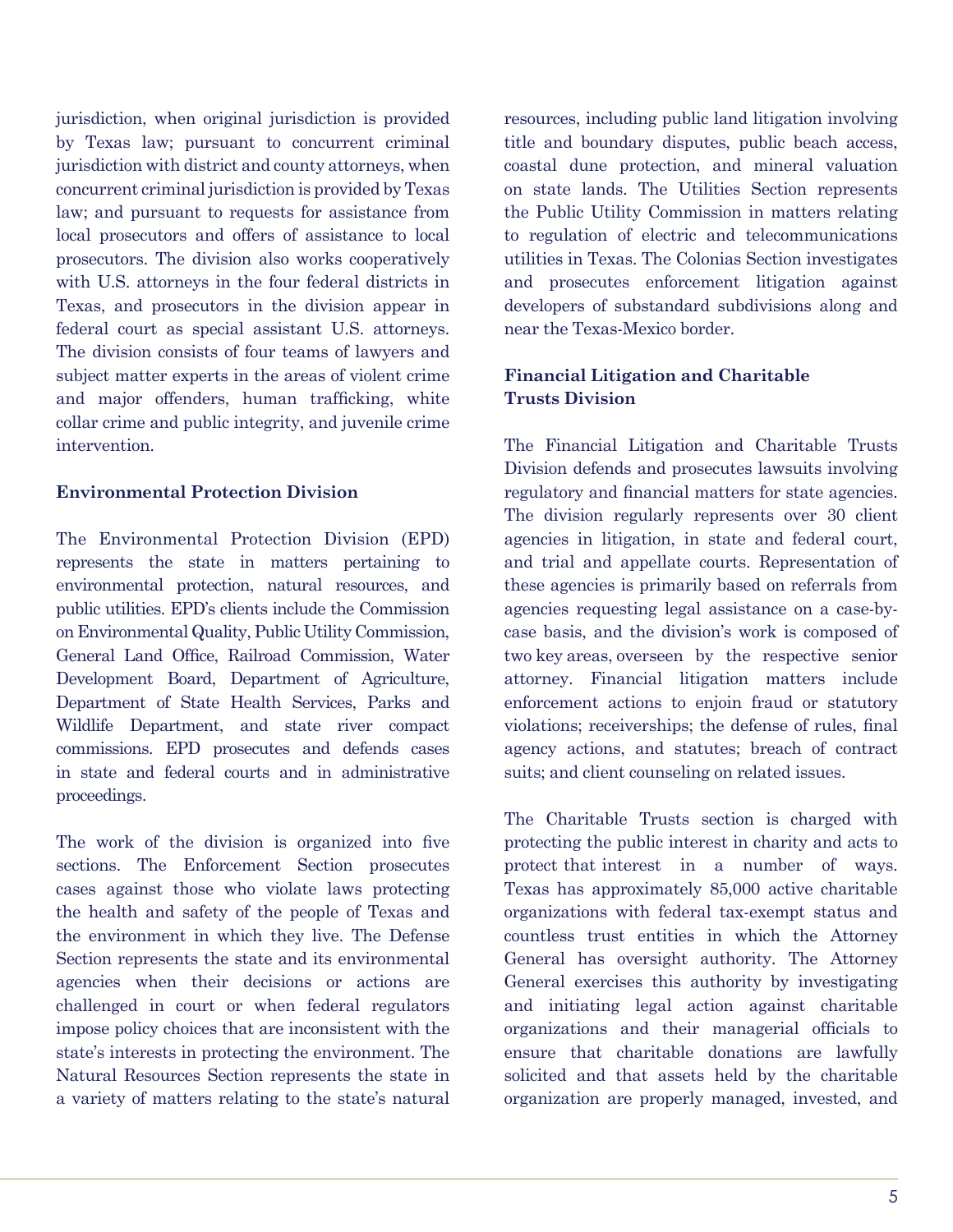expended; and by reviewing transactions and legal proceedings involving charitable trusts, including nonprofit corporations.

# **General Counsel Division**

The General Counsel Division provides legal research and advice to the Attorney General, the Attorney General's staff, and other divisions of the agency regarding a wide variety of constitutional and statutory issues. The division drafts and reviews agency administrative rules, procedures, and policies. The division also drafts, reviews, and negotiates contracts and agreements on behalf of the agency; and coordinates the approval process for outside counsel contracts and invoices for all state agencies.

# **General Litigation Division**

The General Litigation Division defends state agencies, elected and appointed state officials, and state employees in employment litigation, education and health care litigation, civil rights litigation, election law cases, as well as other miscellaneous litigation. Such suits include claims under the Texas Whistleblower Act, tenure denials, claims of discrimination, student dismissals, and First and Fourteenth Amendment constitutional claims. The division represents state employees and officials in libel, slander, and other tort actions. Additionally, the division also defends against challenges to the constitutionality of state statutes, election law claims, and the state's administration of programs, such as public education, Medicaid, and the state hospital system. The division handles state and federal suits through all litigation stages, including the appellate process.

# **Law Enforcement Defense Division**

The Law Enforcement Defense Division defends all state law enforcement agencies and employees in civil lawsuits filed in state and federal courts. The

primary agencies represented include the Texas Department of Criminal Justice (TDCJ), component divisions of TDCJ (including the Parole Division), Parole Board, Texas Department of Public Safety, state university police departments, Texas Alcoholic Beverage Commission, adult and juvenile probation departments, Texas Civil Commitment Office, state judges, and some doctors and medical staff of state medical hospitals. These lawsuits include civil rights actions, employment actions under federal and state law, and claims under the Texas Tort Claims Act.

# **Medicaid Fraud Control Unit**

The Medicaid Fraud Control Unit conducts criminal investigations and prosecutions of Medicaid providers who are suspected of committing fraud against the Medicaid program. The unit also investigates allegations of physical abuse and neglect in nursing homes that receive Medicaid funding. The unit employs investigators and auditors who conduct investigations and assist in the prosecution of Medicaid providers who defraud the system or abuse the elderly.

# **Open Records Division**

The Open Records Division issues written decisions related to access to public information under Chapter 552 of the Texas Government Code, the Public Information Act. The division also provides legal advice and research to the legislative and executive branches of state government and coordinates and participates in regional and statewide conferences on access to public information.

# **Opinion Committee**

The Opinion Committee researches and drafts legal opinions in response to questions of law posed by persons authorized by statute to request formal attorney general opinions. Officials authorized to seek attorney general opinions are: the governor; the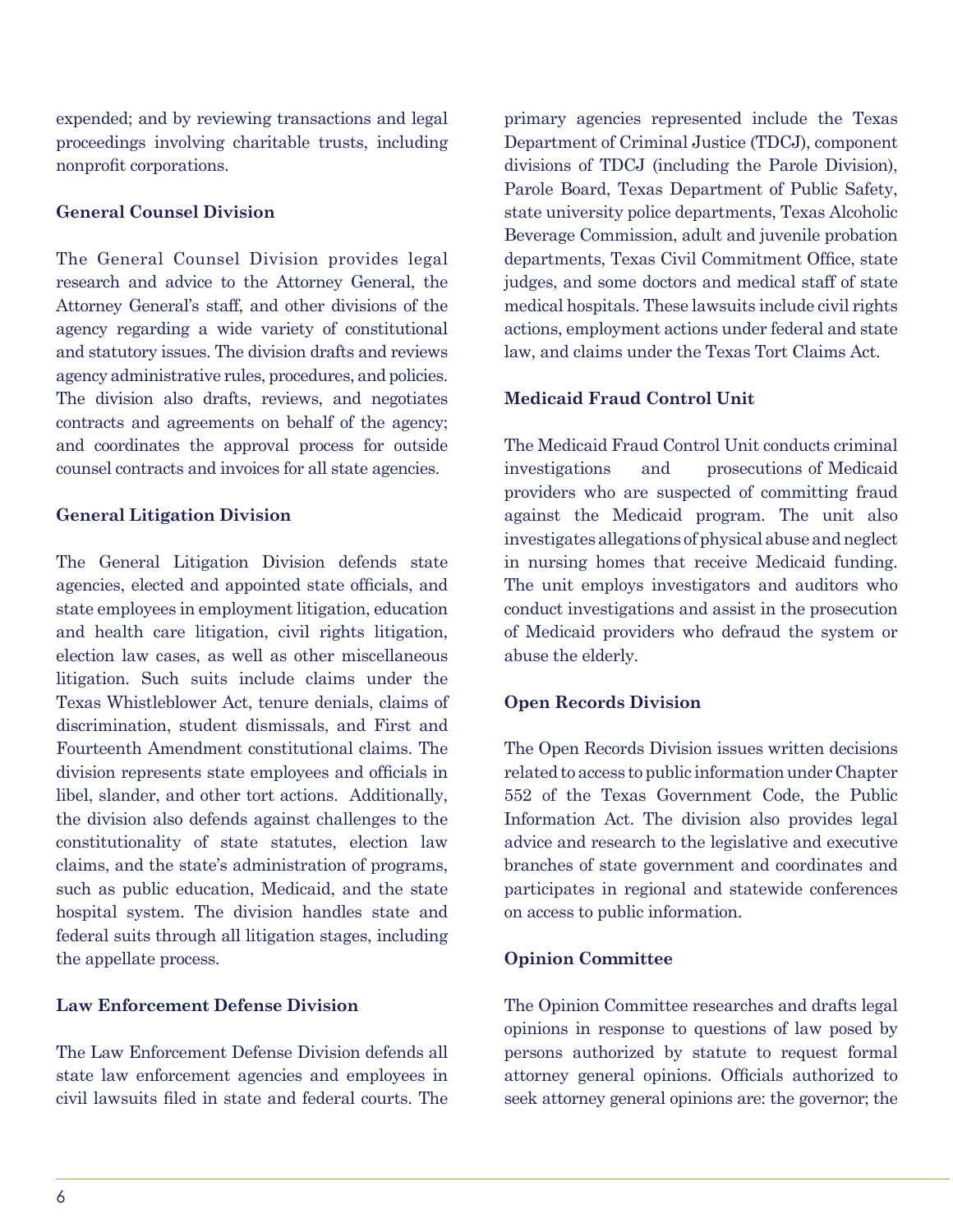head of a department of state government; the head or board of a penal institution; the head or board of an eleemosynary institution; the head of a state board; a regent or trustee of a state educational institution; a committee of a house of the Texas Legislature; a county auditor authorized by law, and the chairman of the governing board of a river authority.

# **Public Finance Division**

The Public Finance Division reviews and approves all bonds and similar obligations issued by state agencies, cities, counties, school districts, municipal utility districts, hospital districts, institutions of higher education, and all other governmental entities or instrumentalities of the state, plus certain nonprofit corporations created to act on behalf of political subdivisions.

# **Office of the Solicitor General**

As the chief appellate lawyer for the state of Texas, the solicitor general supervises all appellate litigation on behalf of the OAG. The Office of the Solicitor General (OSG) approves all civil and criminal appeals in state and federal courts involving the state, its agencies, and its officials. OSG also directly handles those appeals determined to be most significant to Texas and to the development of federal and state jurisprudence, and appears on occasion in federal and state trial courts on matters implicating the state's most critical interests. In addition, the OSG regularly authors amicus curiae briefs for submission to the U.S. Supreme Court and other courts across the nation.

The solicitor general is the state's chief litigator in the Supreme Court of the United States and the Supreme Court of Texas. In addition, as a member of the Attorney General's executive leadership team, the solicitor general serves as a top legal advisor to the Attorney General and advises other

agency lawyers and state officials on complex constitutional and other legal matters.

The Texas OSG appears regularly before the Supreme Court of the U.S., the Supreme Court of Texas, the U.S. Court of Appeals for the Fifth Circuit, and the intermediate state courts of appeals. Since 1999, OSG attorneys have presented hundreds of oral arguments in the U.S. Supreme Court, the Texas Supreme Court, the en banc Fifth Circuit, and other federal and state courts — including arguments before every intermediate court of appeals in Texas. OSG has won numerous Best Brief Awards from the National Association of Attorneys General (NAAG) for briefs filed in the U.S. Supreme Court.

# **Tax Division**

The Tax Division defends and prosecutes lawsuits involving the Comptroller of Public Accounts in suits disputing audit liabilities or seeking a refund of taxes, including sales, franchise, insurance, and motor vehicle taxes. The division represents its client agency in litigation, in state and federal court, and trial and appellate courts. The division provides advice to the Comptroller, works to ensure that state taxpayer dollars are not expended unnecessarily and that money owed to the state is collected to the fullest extent possible. In its Texas Workforce Commission (TWC) work, the division represents TWC in suits regarding the payment of wages, unemployment benefits, and the assessment of unemployment taxes.

# **Tort Litigation Division**

The Tort Litigation Division represents state agencies and state employees in matters involving personal injury, medical malpractice, property damage, workers' compensation retaliation, workers' compensation claims, subrogation, and various other tort-related claims brought under the Texas Tort Claims Act, the Texas Medical Liability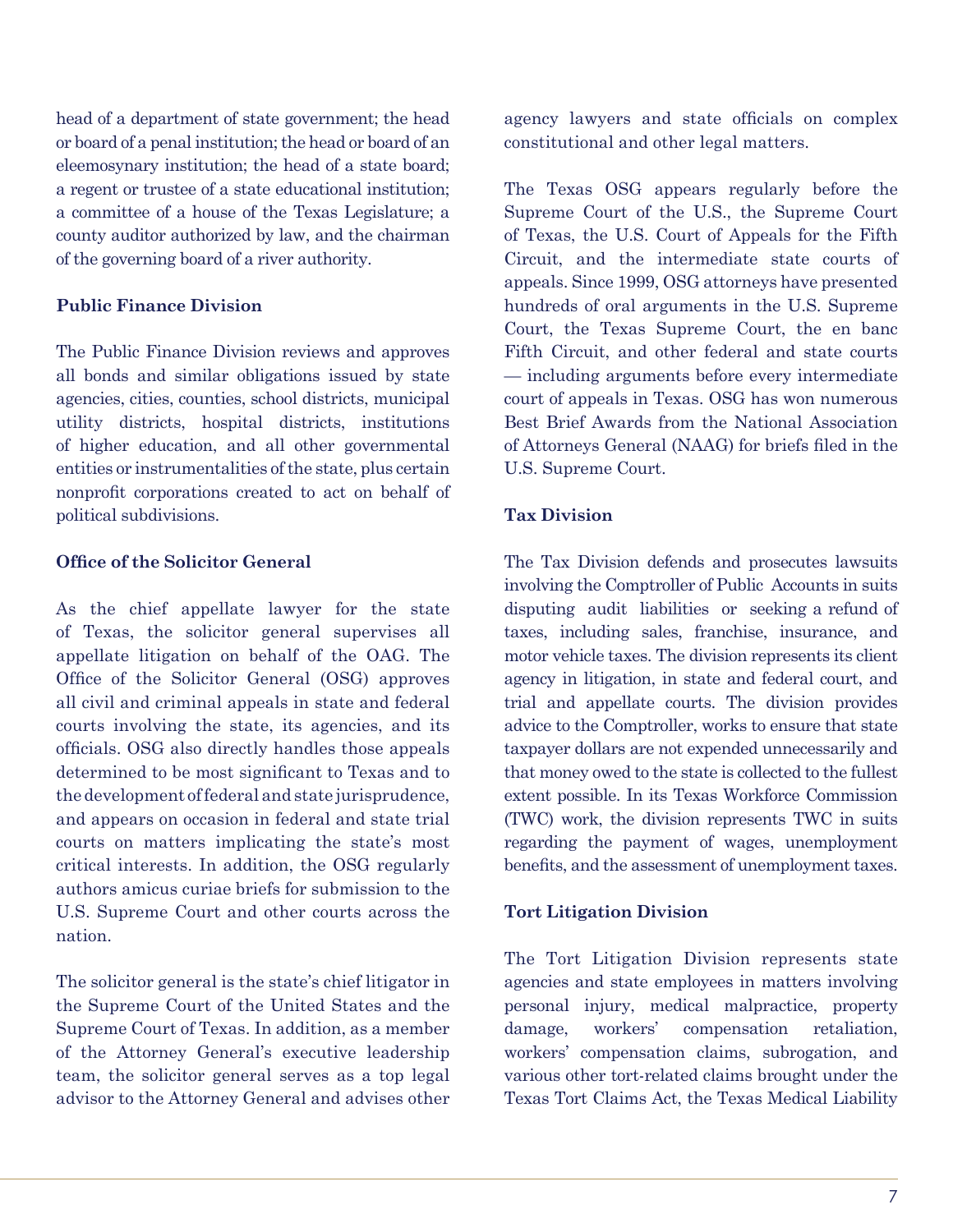Act, the Texas Labor Code, and the Texas Health and Safety Code. The division also evaluates prelitigation claims for potential settlement or defense of such claims and provides advice to numerous state entities on tort-related civil matters. In its representation of state agencies, the Tort Litigation Division ensures that state taxpayer dollars are not expended unnecessarily and that money owed to the state is collected to the fullest extent possible.

#### **Transportation Division**

The Transportation Division represents the Texas Department of Transportation in all litigation matters. This includes eminent domain (land acquisition), prosecution of violations of highway beautification laws, enforcement of contracts, recoupment of monies expended by the state for job-related injuries and externally caused

damages to state property, defense of employment discrimination claims, defense of tort claims, and prosecution and collection of certain administrative penalties. The Transportation Division also handles condemnation cases for all state agencies having the power of eminent domain.

More information about the Law Clerk Program may be obtained at https://www.texasattorneygeneral. gov/agency/law-clerk-program.

The Office of the Attorney General is committed to providing a workplace free of discrimination based on race, sex, religion, color, national origin, age, disability, or genetic information and to providing equal employment opportunities for all individuals seeking employment regardless of the aboveidentified factors.